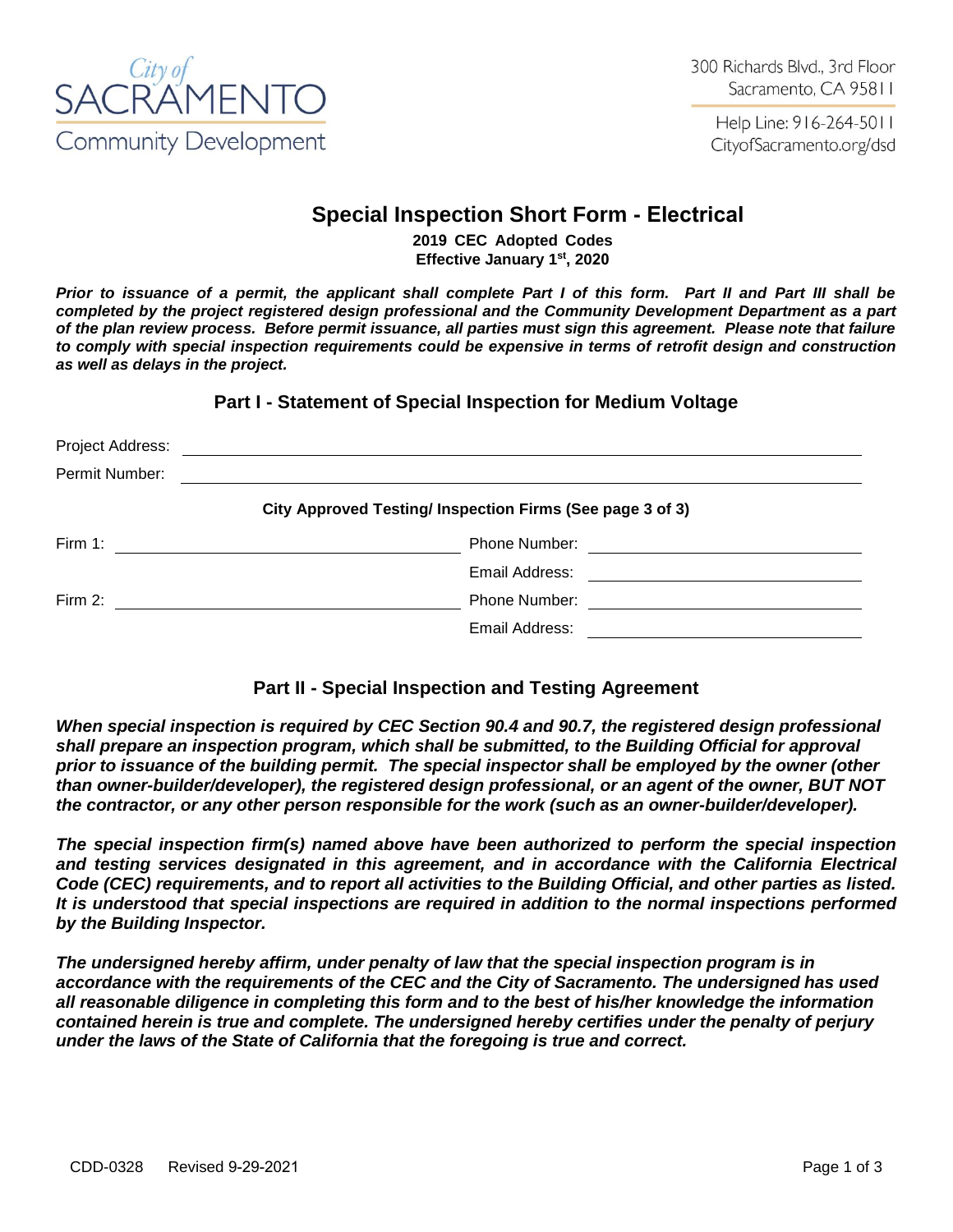This plan has been developed with the understanding that the Building Official will:

- Review and approve the qualifications of the Special Inspectors who will perform the inspections.
- Monitor special inspection activities on the job site to assure that the Special Inspectors are qualified and are performing their duties as called for in this Statement of Special Inspection.
- Review submitted inspection reports.
- *•* Perform inspections as required by the local building code*.*

#### **Registered Design Professional in Responsible Charge:**

| Name:                                  | <u> 1989 - Johann Barn, mars ann an t-Amhain an t-Amhain an t-Amhain an t-Amhain an t-Amhain an t-Amhain an t-Amh</u>                                                                                                                                                  |
|----------------------------------------|------------------------------------------------------------------------------------------------------------------------------------------------------------------------------------------------------------------------------------------------------------------------|
|                                        | <u> 1980 - Andrea Andrew Maria (h. 1980).</u>                                                                                                                                                                                                                          |
|                                        | Signature: <u>example and the set of the set of the set of the set of the set of the set of the set of the set of the set of the set of the set of the set of the set of the set of the set of the set of the set of the set of </u><br>Date: <u>_________________</u> |
|                                        | Owner's Authorization: To be completed by the Owner or the Owners Representative (see part II, paragraph 1)                                                                                                                                                            |
| Name:                                  |                                                                                                                                                                                                                                                                        |
|                                        |                                                                                                                                                                                                                                                                        |
|                                        | Email Address <b>Executive Contract Contract Contract Contract Contract Contract Contract Contract Contract Contract Contract Contract Contract Contract Contract Contract Contract Contract Contract Contract Contract Contract</b>                                   |
| <b>Building Official's Acceptance:</b> |                                                                                                                                                                                                                                                                        |
|                                        |                                                                                                                                                                                                                                                                        |
|                                        |                                                                                                                                                                                                                                                                        |
| <b>Special Instructions:</b>           |                                                                                                                                                                                                                                                                        |
|                                        |                                                                                                                                                                                                                                                                        |
|                                        |                                                                                                                                                                                                                                                                        |
|                                        |                                                                                                                                                                                                                                                                        |
|                                        |                                                                                                                                                                                                                                                                        |
|                                        |                                                                                                                                                                                                                                                                        |
|                                        |                                                                                                                                                                                                                                                                        |
|                                        |                                                                                                                                                                                                                                                                        |
|                                        |                                                                                                                                                                                                                                                                        |
|                                        |                                                                                                                                                                                                                                                                        |

Instructions to the Special Inspector:

- Provide daily field reports to the building inspector on site as construction progress.
- A copy of all special inspection test laboratory reports shall be sent to the Building Official identified above and the architect or engineer of record
- Upon Completion of special inspection and testing work, provide the city's Building Official a final special inspection test report wet stamped and signed by the responsible professional engineer.